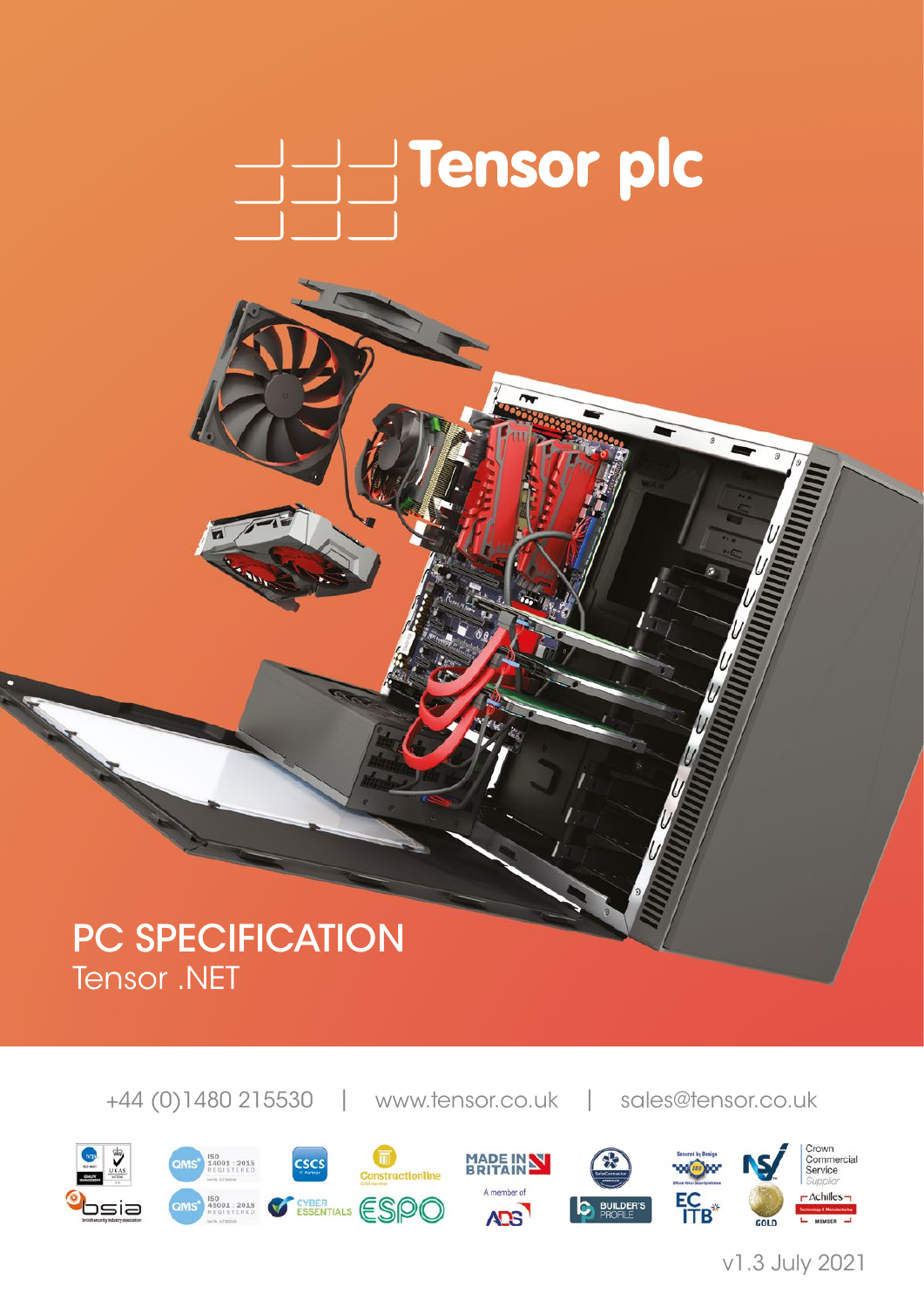# PC SPECIFICATION Tensor .NET



### The Main PC/ Server(s) – Virtual or Physical System Requirements

Tensor recommends that the Main PC/Server is installed with either Windows 2016 Server/Windows 10 Pro or a later Microsoft OS product (please consult the Microsoft website for the networking abilities of the various OS products. The minimum requirement is Windows 2012 R2/ Windows 10 Professional. If more than 20 concurrent connections will be required, then a Windows Server Edition must be used.

Microsoft .NET Framework 4.7.2 or higher and Internet Information Services (IIS) with ASP.NET (4.7.2 or above) are pre-requisites for the Tensor.NET software and should be installed prior to commencing installation.

The latest Service Pack and updates should be installed prior to the Tensor software installation commencing. The Main PC/Server should have a minimum of 8 GB RAM (12 GB if SQL server is installed on the same server). A dual core 2.0 GHz processor is sufficient (Quad core 2.4 GHz if SQL server is installed), but for optimum performance, more cores with faster logical processors should be used.

#### Please note that these recommendations do not account for other software that your company may intend to run on the same Main PC/Server that will also have a drain on memory and performance.

Regional Settings should be set to English (United Kingdom) with a short date style of dd/mm/yyyy.

The Main PC/ Server constantly run the Tensor Communications Services and will often host the SQL database server. The Tensor.NET Services can be monitored on ports 9890 – 9950 UDP. The databases will be held on MS SQL Server 2016 and above (The minimum SQL server is 2014 SP3) The database server should have the latest service packs installed. The Main PC/Server(s) hosting the Tensor Communications Services must have a static or reserved IP address.

Tensor's T32xx and T852x devices run at 100Mb (UDP) and Tensor's T846x Ethernet devices run at 10Mb and use small packets (TCP), on the ports 10001-10012 <sup>1.</sup> depending on the Tensor hardware & software options purchased. Direct Ethernet printing requires port 9100. These ports must be open across your network to allow communications between the various Tensor hardware devices. Where possible it is recommended that all of the Tensor Ethernet devices and the PC hosting the Tensor Communications Services <sup>2</sup>are on a separate Tensor VLAN.

*1. Tensor will reserve these ports during the server installation, as there is a known issue with the Microsoft DNS Servers reserving 2500 different UDP ports.*

*2.The Tensor services and database servers may be distributed across servers if required. These servers must have static IP addresses.* 

The specification for the server or servers will depend on what services are hosted on it and how much data is to be handled by each service.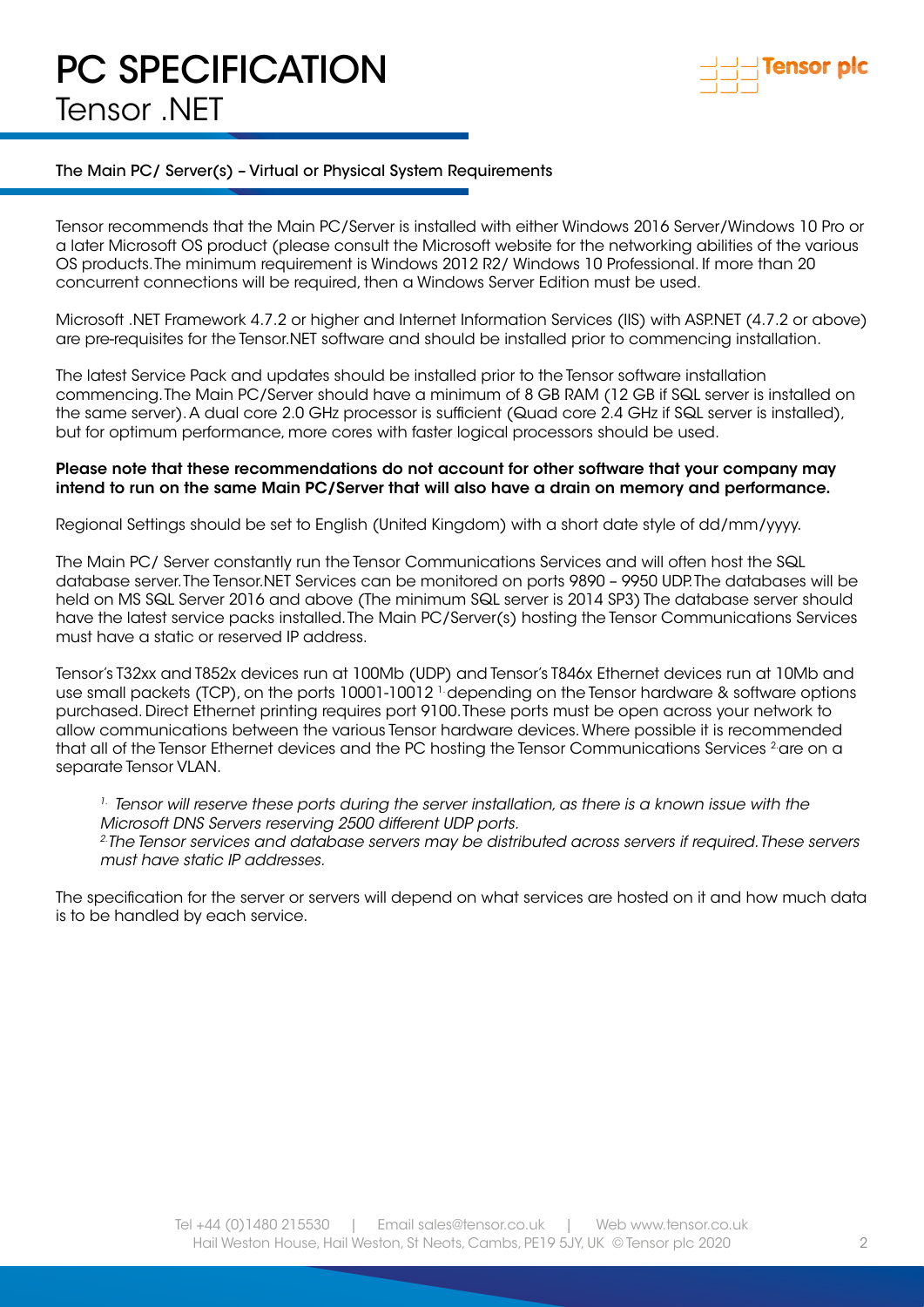

### Base Server, Web Server and Communications Services, NO SQL Server.

| <b>ITEM SPECIFICATION</b>     | <b>MINIMUM</b>                           | <b>RECOMMENDED</b>              |
|-------------------------------|------------------------------------------|---------------------------------|
| Processor                     | Dual Core processor (2.0 GHz)            | Quad Core processor (2.4 GHz) + |
| Ram                           | 8GB                                      | $12$ GB $+$                     |
| <b>Operating System</b>       | Windows 10 Pro<br>Windows Server 2012 R2 | Windows Server 2016 +           |
| Installation Storage          | $2$ GB                                   | $10$ GB $+$                     |
| Data Storage                  | 10 GB                                    | $20$ GB +                       |
| Database Server               | N/A                                      | N/A                             |
| Web Server                    | IIS 8.5                                  | $IIS$ 10.0 +                    |
| Additional Installed Software | .NET Framework 4.7.2                     | .NET Framework $4.8 +$          |

### Base Server, Web Server Installed together with Communications services and SQL Server 2012 or above

| <b>ITEM SPECIFICATION</b>     | <b>MINIMUM</b>                 | <b>RECOMMENDED</b>                            |
|-------------------------------|--------------------------------|-----------------------------------------------|
| Processor                     | Quad Core processor (2.4 GHz)  | Hexa Core processor (2.4 GHz) +               |
| Ram                           | 12 GB                          | $16$ GB +                                     |
| <b>Operating System</b>       | Windows Server 2012 R2         | Windows Server 2016 +                         |
| Installation Storage          | 10 GB                          | $20$ GB +                                     |
| Data Storage                  | 100 GB                         | $200$ GB $+$                                  |
| Database Server               | MS SQL Server 2014 SP3 Express | MS SQL Server $2016 +$<br>Standard/Enterprise |
| Web Server                    | IIS 8.5                        | $\text{IIS} 10.0 +$                           |
| Additional Installed Software | .NET Framework 4.7.2           | NFT Framework $4.8 +$                         |

Installations will require local administrator rights to complete successfully. Please ensure that a member of staff is available to provide these at the time of installation. Please note that users will require full read/ write access to Tensor installed files once the installation is complete. The software will require reboots during installation commonly if Microsoft components installed are newer than those already installed on the PC. Please be prepared for this and inform Tensor in advance of installation if reboots are required to be conducted at specific times.

Please note that virus scanners can interfere with speed/performance of the Tensor applications and these may need to be configured to omit some of the Tensor files from their scans. Please consult the Tensor Systems department or Tensor Helpdesk for further advice.